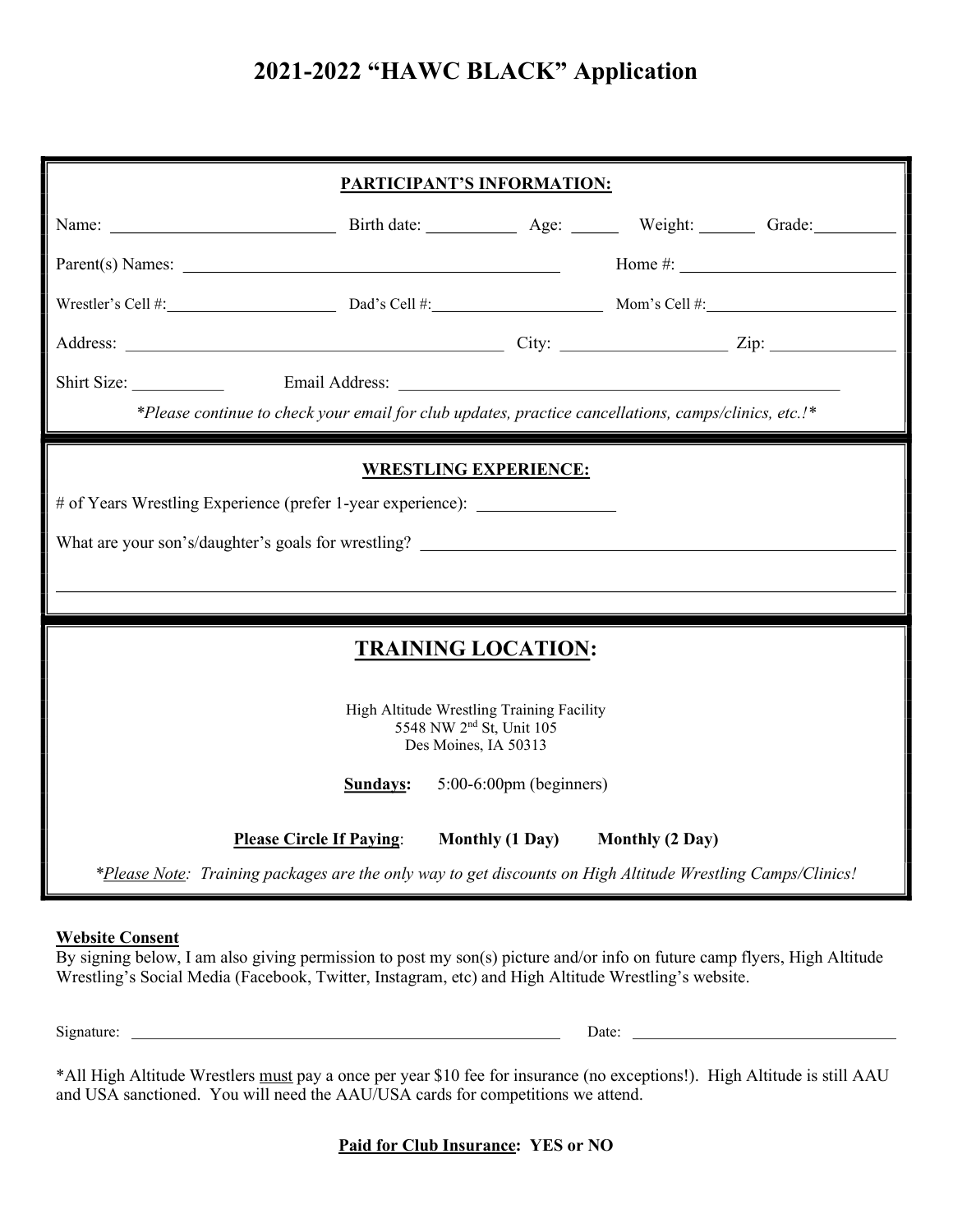### COVID 19 Waiver and Release Form:

Assumption of Risk, Release and Waiver of Claims,

I, the registered wrestler, am a wrestler and participant at High Altitude Wrestling Club operating Club/Clinics/Camps ("HAWC"). I understand that the nation is in the midst of the COVID-19 pandemic, which presents certain unusual health risks that are highly publicized, including fatal illness. I voluntarily chose to participate in a wrestling academy/clinic/camp sponsored and organized by HAWC. In consideration for my participation therein, I, on behalf of myself, my personal representatives, heirs, and assigns, hereby:

1. Acknowledge, understand, and agree that there are certain inherent risks and dangers associated with my participation in wrestling and High Altitude Wrestling Club/Camp/Clinics, including but not limited to the risk of contracting COVID-19, I knowingly and voluntarily accept and assume full responsibility for each of these risks and dangers, as well as all other risks and dangers that could arise out of or occur during my participation in or association with HAWC.

2. Acknowledge, understand, and agree that at all times that I am participating at HAWC I will use my best efforts to comply with any and all instructions provided by HAWC with respect to maintaining my health and safety, including following CDC Guidelines (e.g., washing hands often, use of hand sanitizer, proper social distancing where possible, wearing appropriate personal protective equipment, covering mouth when coughing or sneezing, and staying home if not feeling well). Additionally, I agree to self-quarantine for 14 days upon arrival back home following my HAWC camp.

3. Acknowledge that, in the event a wrestler, including the undersigned wrestler, must leave due to illness, including COVID-19, that the remaining wrestlers, including the undersigned wrestler may continue to participate at HAWC at their own risk. Further acknowledge that HAWC cannot, and will not, cease its business activities including High Altitude Wrestling Club/Camps/Clinics, each time a wrestler appears to be ill.

4. Acknowledge that HAWC is not a healthcare provider and diagnose or treat illnesses. Consequently, HAWC will not diagnose or treat illnesses at their Club/Camps/Clinics.

5. RELEASE, WAIVE, AND FOREVER DISCHARGE HAWC (and its respective owners, members, agents, employees, servants, officers, directors, successors, assigns and affiliates) ("Releasees") from any and all claims, demands, actions, or causes of action I, or anyone on my behalf, may hereafter have against Releasees for loss or damage of any kind (including personal injury, illness, disability, and/or death) which occurs because I contracted COVID-19 while participating with or around, or any of the events and activities associated therewith, whether caused by Releasees' own negligence or otherwise.

I expressly agree that this Assumption of Risk, Release and Waiver of Claims is intended to be as broad and inclusive as is permitted by the law of the State of Iowa or any other state's laws under which this Agreement may be construed and that if any portion of this Agreement is held to be invalid, it is agreed that the balance shall, notwithstanding, continue in full legal force and effect.

I HAVE READ, UNDERSTAND, AND VOLUNTARILY SIGN THIS ASSUMPTION OF RISK, RELEASE AND WAIVER OF CLAIMS. (Parent and Athlete Agreement)

| Signature    |  |
|--------------|--|
| If under 18: |  |
| Date         |  |